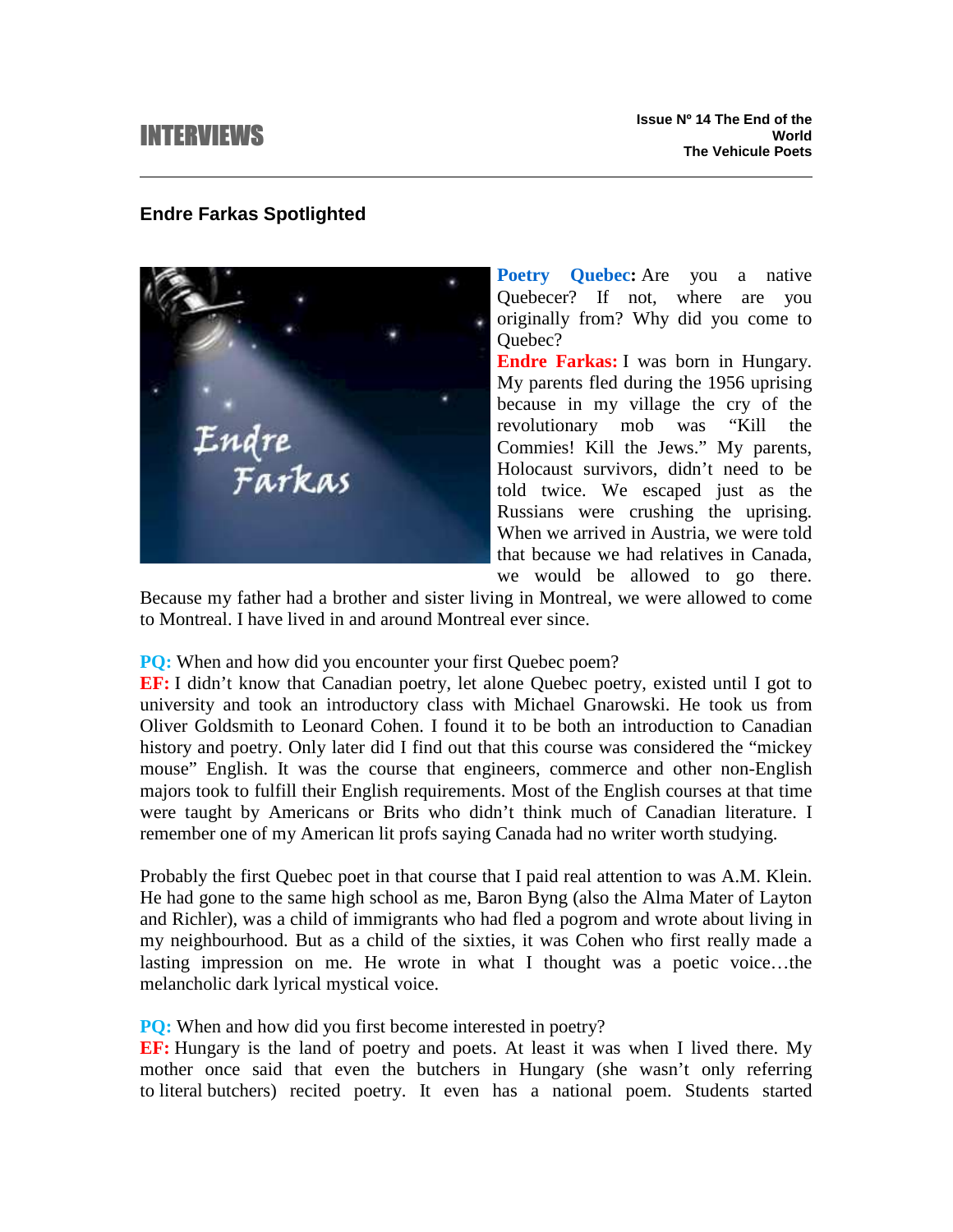memorizing poems in grade one. I still remember parts of that poem. My mother also liked to read poetry. She still listens to recordings of poetry recitations. However, I only became (seriously) interested writing poetry after a friend in high school introduced me to the Beats, especially Gregory Corso and Allen Ginsberg. I liked their "yawping."

## **PQ:** What is your working definition of a poem?

**EF:** A poem, more than other written art forms, is about the awareness of language. When language is firing on all cylinders it doesn't matter what it is about. When I get the feeling that no other words, combination of words, line breaks, stanza breaks etc. will do, then I get a feeling and an awareness that I am in the presence of a poem.

## **PQ:** Do you have a writing ritual? If so, provide details.

**EF:** I used to have one but now I don't. I used to like writing late at night. I thought that it was the time for poetry. I believed that strange things happened under the cloak of night. Writing poems was one of them. But now, I believe that strange things go on 24/7, including the writing of poems. I used to like smoking cigarettes, usually after I felt that I had written a good line or two. It would be like a stanza break. I would light up, read the lines out loud and listen to how it sounded and what wanted to come next. I think smoking was part of the romantic image I had of a poet. I don't smoke cigarettes anymore. In one of my poems, "What you should know to be a Poet" (actually a collaborative piece with Gary Snyder's poem from which I took the title), I respond to his admonition to know "your own six senses, with a watchful elegant mind" with "I have stopped smoking cigarettes/find myself susceptible to colds//my taste buds are in bloom again./Makes it difficult to drink the water//though I still can't cut a straight line/I still intend to build a home//even now/I feel my lines breathe cleaner."



**PQ:** What is your approach to writing of poems: inspiration driven, structural, social, thematic, other?

**EF:** All of the above. Sometimes (rarely) it comes in one fell swoop from what might be called inspiration, the mystical phone call that comes at the oddest and rarest of times. Sometimes out of that mystical message comes the structural.*Murders in the Welcome Café* is an example of that. One night walking through Chinatown, I passed the Welcome Café and had a "déja-vu that murders had been committed there. Out of that momentary infinitesimal lag in the

operation of two co-active sensory nerve centers that commonly function simultaneously, (two years later) came a 13-poem series that became a hardboiled detective chapbook. The social/political poems come from a reaction to a realpolitik issue. Most of the time a poem comes from me showing up, sitting down and working.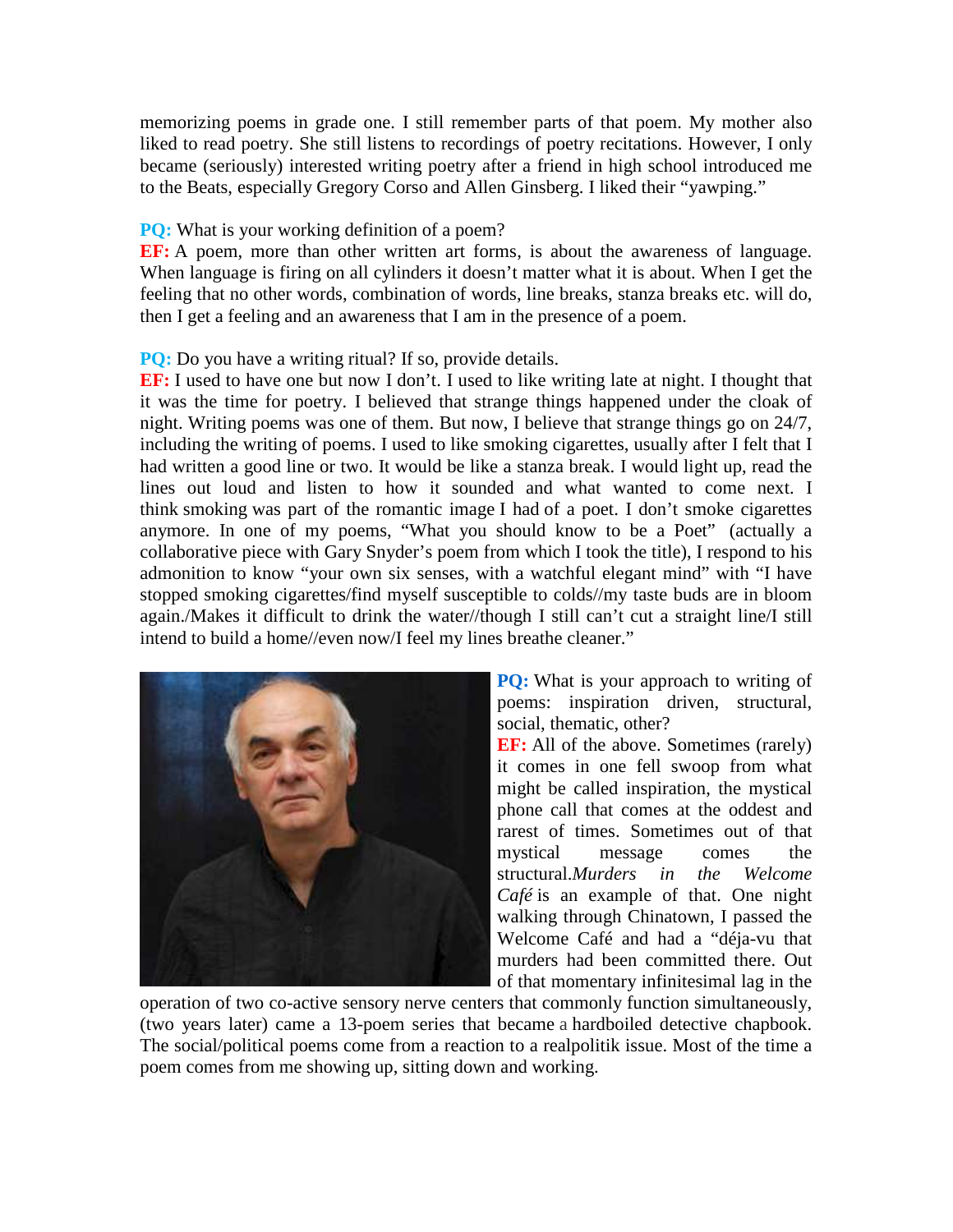**PO:** Do you think that being a minority in Quebec (i.e. English-speaking) affects your writing? If so, how?

**EF:** Having come of poetic age during the turbulent times of the 70s and 80s in Quebec, having friends who were ardent nationalists, I could not but be affected. I knew I was writing in the language of the "oppressor." Even though I knew being an immigrant and coming of age in the sixties had very little to do with being the oppressor, having experienced being oppressed, I had sympathies for their aspirations. However, not being a *pure laine*, I was told I was one of "les autres." Also having gone through the English school system, I could not help feeling that I was on the wrong side. When I ran the Vehicule reading series with artie gold, I approached a francophone poet about doing bilingual readings. I was told that it was politically impossible for them to participate in such a project with "us."

I was conscious of the situation and wrote about it, wrote out of it. In my poems *Face Off*, I have a poem (Habs 6 Bruins 1) about the conflict. "Dryden vs Larocque/we used to argue about percentages/but now/accents." However, it was in the poetry performance piece *Face off/Mise au Jeu* that I explored the language/cultural debate. It was a commissioned piece by a dance company who had English, French. American, Jewish, Protestant and Catholic (lapsed) members. It was during the time of the 1980 referendum that the piece was performed. It was bilingual and dealt with the conflict on personal, cultural and political levels. I have also written other poems that deal with this theme, most of the time in a satiric vein: "Love in Quebec" and "Language Cops" are two examples. I have also incorporated French phrases into some my poems not because it is politically correct but because they were the right words/les mots juste.

**PQ:** Do you think that writing in English in Quebec is a political act? Why or why not? **EF:** Yes I think it is. It is because the Quebec nationalists make it so. Quebec has a language bill that makes it so. It exempts the written arts from the rules and regulations of Bill 101 but that very exemption makes it political. It implies that writing poems, stories and plays are allowed by the grace and magnanimity of the majority. I am allowed to write in English. Most English language writers in Quebec aren't conscious of this reality. I am. Maybe because my parents' history and what they went through because of right wing nationalism and then living under occupation of a foreign power (Russia) and having friends who have lived under dictatorships that I am more sensitive to it.

#### **PQ:** Why do you write?

**EF:** I don't know why I started to write. I started in high school for the fun of it. The other kids thought it was cool that I could invent stories and poems. And it was easy. I remember a history teacher giving us an assignment of writing about being an early settler coming to Canada. He gave us the option of writing it from the immigrant's perspective, in the form of a letter to family back home. I enjoyed the idea of being someone else, imagining what it might have been like. I also write because I have no choice. Now, it's second, if not first nature. Through writing "it", I better understand the world and myself. In a sense I write, therefore I am.

**PO:** Who is your audience?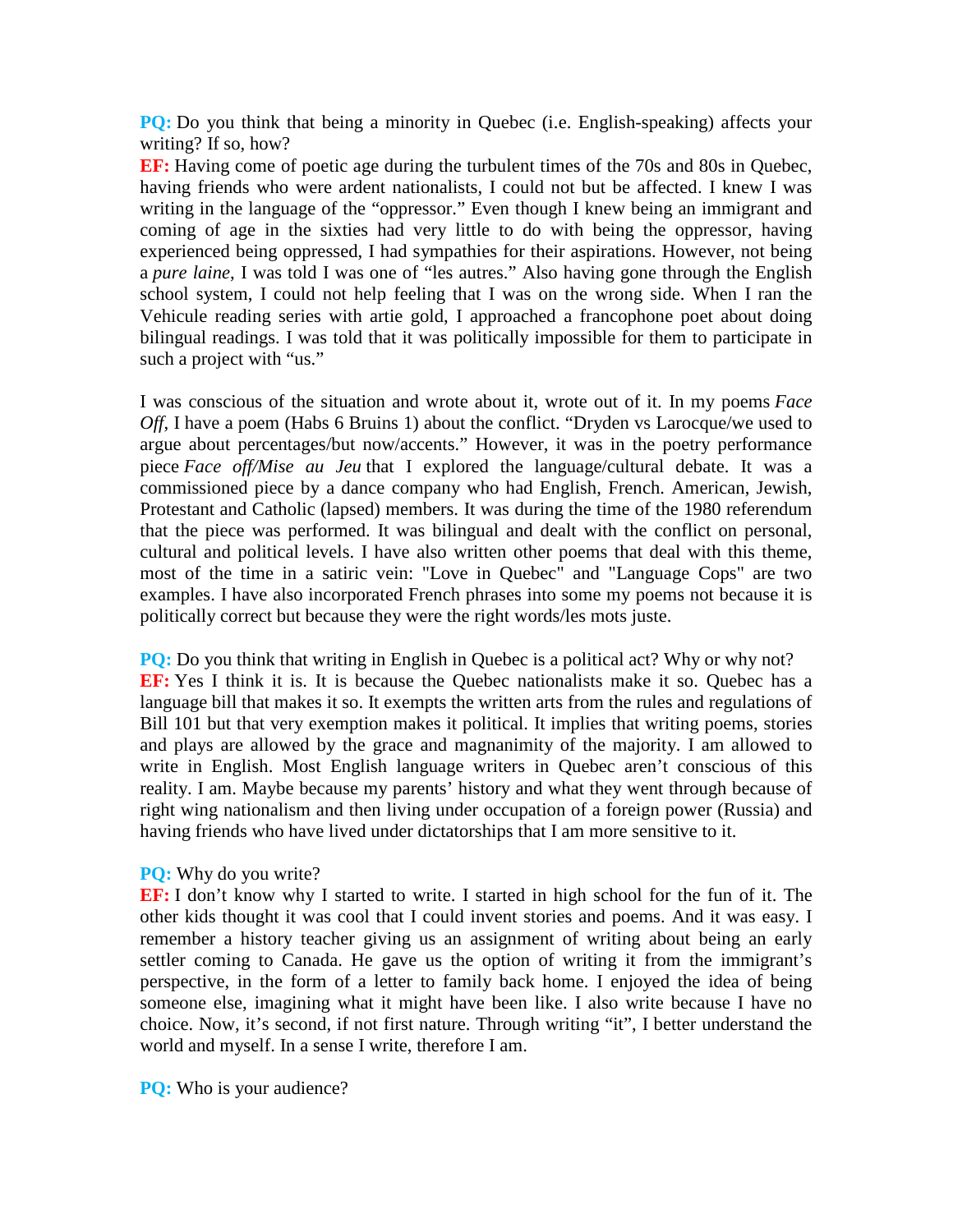**EF:** First it's me. Then the "audience of one" (the other), the ideal reader who isn't me. The reader who appreciates the work that went into it. Then the millions who are eagerly waiting to read it. And finally those who are yet to be born.

**PQ:** Do you think there is an audience, outside of friends or other poets, for poetry? **EF:** If I am brutally honest, then I have to admit that there is no audience for poetry. When I am less brutal, then I admit that there is a small audience. But the real question is why do we (humans) write poems (make art)? In the Darwinian sense, creatures do what they do primarily to survive and propagate the species. They adapt to do that, they grow bigger/shorter wings, sharper claws, thicker fur, etc. One of the appendages that humans evolved is their creativity. The writing of poems is one form of this. So it's not about audience, it's about survival of the species. Also having edited PQ and seeing 300-500 people online at any one time, makes me think that there is an audience.

#### **PQ:** Does your day job impact on your writing? How?

**EF:** When I did have one (teaching) it gave me the financial security and freedom to give myself over to the arts, to writing. It also allowed me to be in the company of other people who believed that poetry was important. I was fortunate to have such a day job. It also made me feel that I had the responsibility to write because it was not only a private, self-indulgent act but a public, social and political responsibility. This sounds pompous and self-aggrandizing but again the writers (from dictatorships) I associated with made me realize the importance of the role of the writer as a loudmouth witness.

**PQ:** How many drafts do you usually go through before you are satisfied/finished with a poem?

**EF:** I've been accused of over-editing, over-revising. But it's not over doing it but the time it takes. I may revise only five or six times but that's over a three- or four-year period. My rhythm has been a manuscript/book every four or five years. I am also not averse to changing a poem even if has been published. Just because it is published doesn't mean that it's set in stone. A poem is an organic and living entity. And as humans change over time, I think a poem may as well.

**PQ:** Do you write with the intention of "growing a manuscript" or do you work on individual poems that are later collected into a book?

**EF:** Right from the start, I "grew manuscripts." It wasn't a conscious decision. My first book*Szerbusz* grew out of a return visit to Hungary. I just wrote poems while there and when I came back I saw that there was that arc. The arc was both through the topics and the form. I noticed that there was a strong use of repetition. This has stuck with me over the years and I have used it in various ways. Although poems are individual entities, as they accumulate, I begin to see a thread of a thematic or structural narrative. Once I begin to see that, which sometimes happens early on, other times much later, I become schizophrenic in seeing the poem as a poem on its own and seeing the poem in the grand scheme of a manuscript.

**PQ:** What is the toughest part of writing for you?